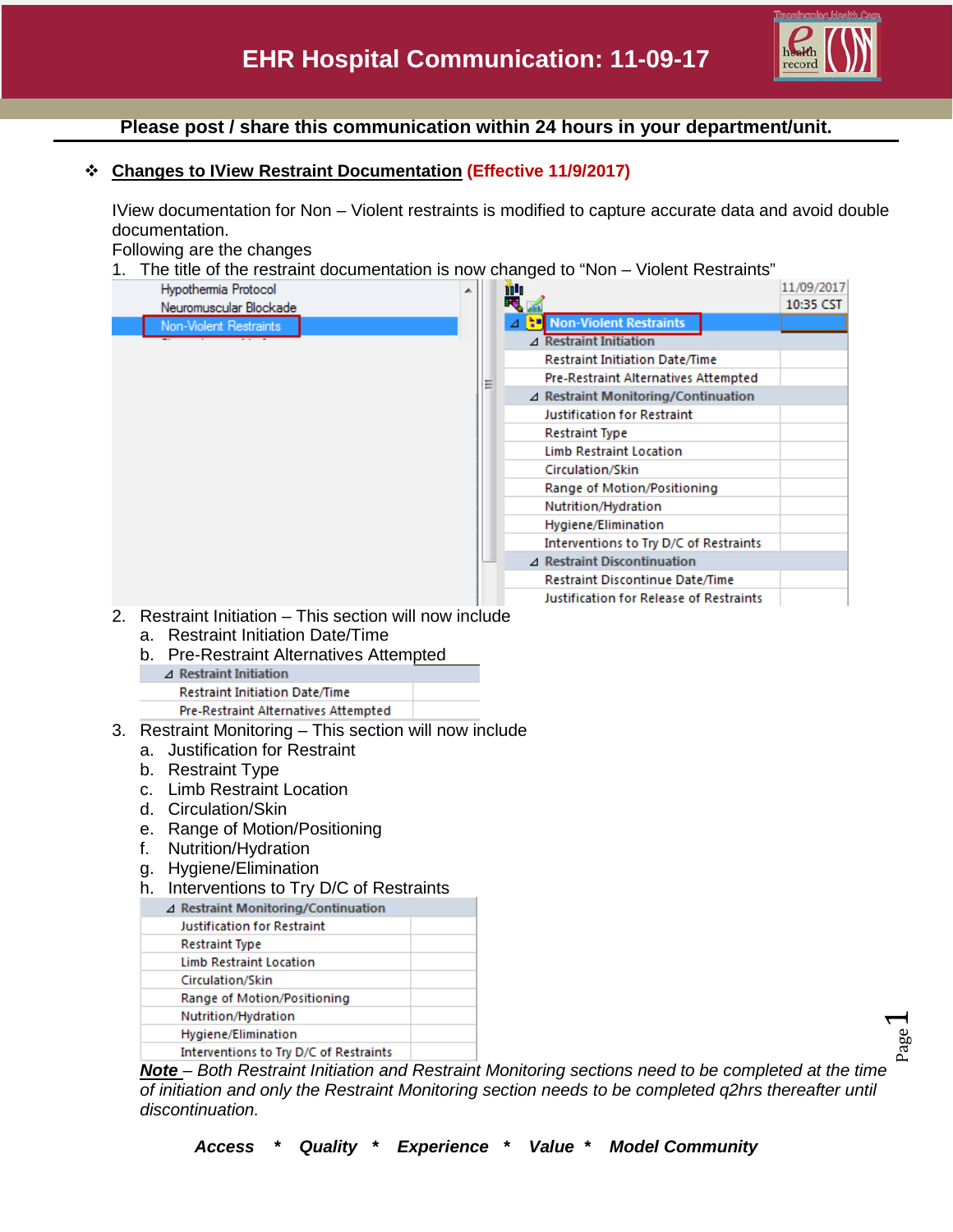

- 4. Restraint Discontinue This section will now include
	- a. Restraint Discontinue Date/Time
	- b. Justification for Release of Restraints "Temporary release, patient is supervised or undergoing therapy" option has been removed from the list of choices.

*Reminder – Documentation of results in this section will auto discontinue the Restraint orders.*

- ⊿ Restraint Discontinuation
- Restraint Discontinue Date/Time

Justification for Release of Restraints

5. Restraint Education section has been completely removed from Iview.

*For Questions contact Paul Abegglen at* [Paul.Abegglen@ascension.org](mailto:Paul.Abegglen@ascension.org) *or Anagha Kulkarni @ [Anagha.kulkarni@ascension.org](mailto:Anagha.kulkarni@ascension.org)*

## **Changes to Restraint/Seclusion for Violent Behavior Powerplan (Effective 11/10/2017)**

In order to capture accurate and consistent documentation for patients with Violent Behavior Restraint orders, nursing should contact Behavioral Health for assistance in monitoring and documentation requirements for the patient.

"Communication to RN" order will be added to the Restraint/Seclusion for Violent Behavior Powerplan. Communication order to RN - Contact Behavioral Medicine for assistance in monitoring and



*For Questions contact Paul Abegglen at* [Paul.Abegglen@ascension.org](mailto:Paul.Abegglen@ascension.org) *or Anagha Kulkarni @ [Anagha.kulkarni@ascension.org](mailto:Anagha.kulkarni@ascension.org)*

### **Outside Records MPage – Update (Effective Now)**

Outside Records MPage went live on October  $3<sup>rd</sup>$ . At that time the link to Outside Records MPage was also available via banner bar. Due to some technical issues, the banner bar link is causing the EHR system to slowdown. Hence it has been decided to temporarily remove the link from the banner bar. **Outside Records MPage can still be accessed via the venue menu.**

| <b>TEST, CSM BABY</b>        |         | DOB:07/01/1997                  | <b>Sex:Female</b> | MRN:ATH-01038345                         |
|------------------------------|---------|---------------------------------|-------------------|------------------------------------------|
| PCP:                         |         | Age:20 years<br><b>Adv Dir:</b> | Loc:PMC 3A        | Fin#:6413470<br>Outside Records: (6) New |
| <b>Medication List</b>       | $#$ Add |                                 |                   |                                          |
| MultiMedia Manager           | $#$ Add |                                 |                   |                                          |
| Newborn/NICU Summary         |         |                                 |                   |                                          |
| <b>Nursing Communication</b> |         |                                 |                   |                                          |
| Orders                       | $#$ Add |                                 |                   |                                          |
| <b>Outside Records</b>       |         |                                 |                   |                                          |
| Patient Information          |         |                                 |                   |                                          |
| Patient Schedule             |         |                                 |                   |                                          |
| PowerNote                    | $+$ Add |                                 |                   |                                          |

*For questions please contact IS Service Desk at 414-326-2400*